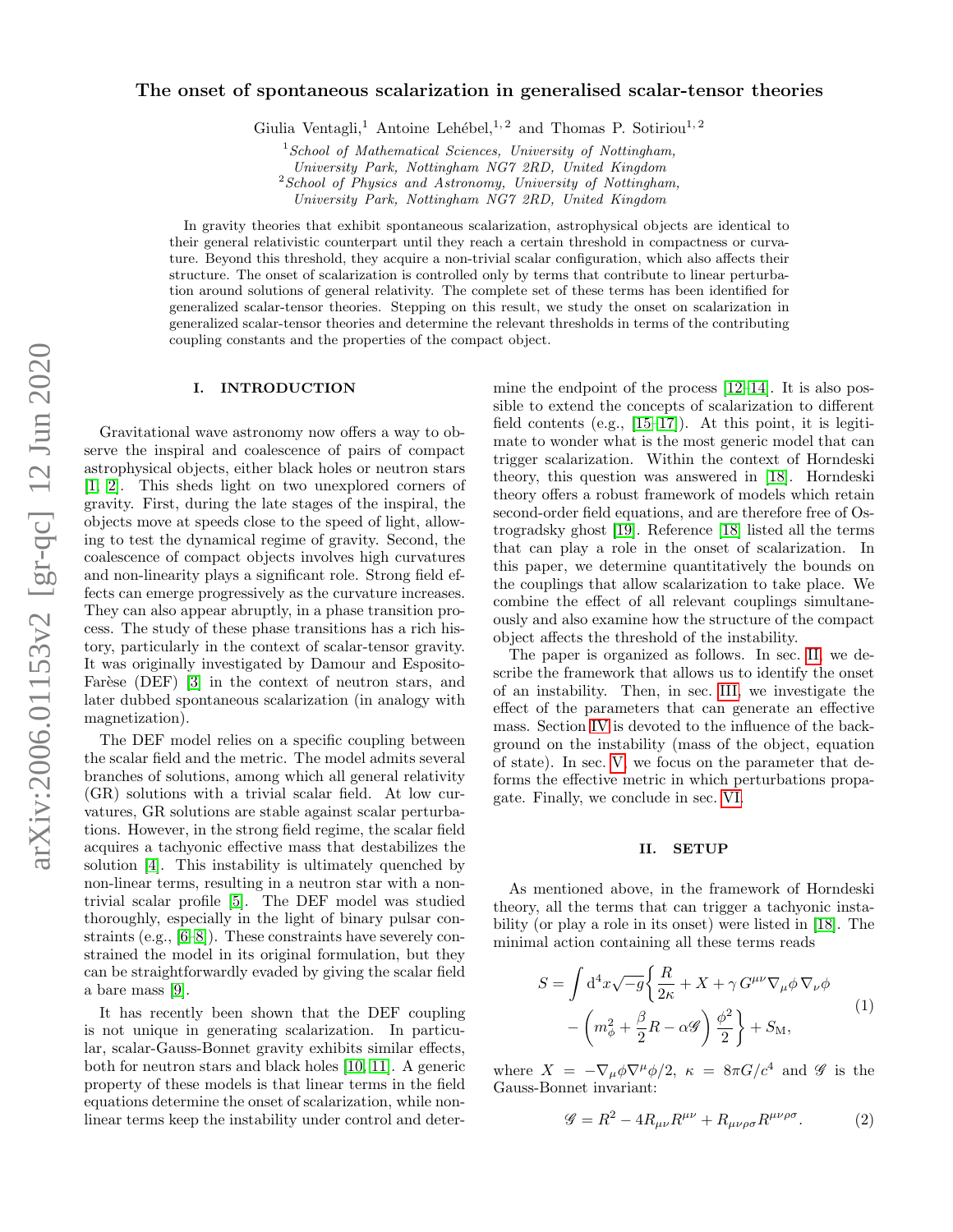$m_{\phi}$  is the bare mass of the scalar field, while  $\gamma$ ,  $\beta$  and  $\alpha$ parametrize deviations with respect to GR;  $\beta$  is dimensionless, while  $\alpha$  and  $\gamma$  have the dimension of a length squared.  $S_M$  denotes the matter action, where matter is assumed to couple minimally to the metric only: we are working in the so-called Jordan frame. Note that  $\beta$  is defined in order to match the notation used in the case of the (linearized) DEF model. The precise relation to the original DEF model is discussed in detail in Ref. [\[18\]](#page-9-2). In general, the action in eq. [\(1\)](#page-0-1) admits all GR solutions with a trivial scalar field configuration  $\phi = 0$ . One can obtain from this action any theory within the Horndeski class that admits GR solution with a constant scalar (not necessarily zero) and exhibits spontaneous scalarization: first one can shift the scalar by a suitable constant and then supplement the action with the desired nonlinear interactions.

Our goal will be to investigate whether GR solutions with  $\phi = 0$  are stable or not, by focusing on the perturbations of the scalar field. The scalar field equation associated with the action [\(1\)](#page-0-1) reads

<span id="page-1-0"></span>
$$
\tilde{g}^{\mu\nu}\nabla_{\mu}\nabla_{\nu}\phi - m^2\phi = 0, \tag{3}
$$

where the effective metric and the mass term are respectively

$$
\tilde{g}^{\mu\nu} = g^{\mu\nu} - \gamma G^{\mu\nu},\tag{4}
$$

$$
m^2 = m_\phi^2 + \frac{\beta}{2}R - \alpha \mathcal{G}.
$$
 (5)

It is clear from these equations that  $\beta$  and  $\alpha$  generate an effective mass for  $\phi$  in a curved background. On the other hand,  $\gamma$  determines the effective metric that defines the d'Alembertian which acts on the scalar field perturbations. Equation [\(3\)](#page-1-0) is linear by construction, since we kept in the action only the terms that contribute linearly. This approach is valid when focusing on the onset of the scalarization, when linear terms dominate. In order to determine the final state of the process, one needs to include non-linear terms as well. Additionally, we work in the decoupling limit where we only perturb the scalar field. These perturbations will eventually back-react onto the metric, and a consistent analysis (beyond the onset of the instability) should thus include metric perturbations.

GR vacuum solutions are Ricci flat. Therefore, it is immediate from action [\(1\)](#page-0-1) that only the Gauss-Bonnet coupling  $\alpha$  controls the scalarization of vacuum solutions (in particular electrically neutral black holes). Since we are interested in the combined effect of the parameters involved in [\(1\)](#page-0-1), we focus on neutron stars, where matter is present under the form of a perfect fluid. We further consider a static and spherically symmetric background spacetime:

<span id="page-1-5"></span>
$$
ds^{2} = -h(r)c^{2}dt^{2} + f(r)^{-1}dr^{2} + r^{2}d\Omega^{2}.
$$
 (6)

The metric functions  $h$  and  $f$  are determined as solutions of an equivalent to the Tolman-Oppenheimer-Volkoff sys-tem of equations [\[20,](#page-9-4) [21\]](#page-9-5), together with the pressure  $P$ 

and energy density  $\epsilon$  of the perfect fluid that composes the star. These equations can be found in appendix [A.](#page-7-0) In this framework, one has to specify some equation of state  $P(\epsilon)$ . We use two equations of state, SLy and MPA1 [\[22\]](#page-9-6), both favored by LIGO-Virgo tidal measurements [\[1\]](#page-8-0), which seem to prefer soft equations of state. We work in units where  $c = 1$ ,  $G = 1$  and  $M_{\odot} = 1$ .

Thanks to spherical symmetry, we can decompose the scalar perturbation on the basis of spherical harmonics:

$$
\phi = \sum_{\ell,m} \hat{\phi}_{\ell m}(t,r) Y_{\ell m}(\theta,\phi). \tag{7}
$$

We will focus on the breather mode,  $\ell = m = 0$ , which is the first one to exhibit instability when it is present. In order to make the scalar field equation more transparent, we rescale this mode according to  $\hat{\phi}_{00}(t,r) = K(r)\sigma(t,r)$ with

$$
K(r) = \left\{ r^2 - 2\gamma \left[ -1 + \frac{f}{h} (rh)' \right] \right\}^{-1/4}
$$
  
 
$$
\times \left\{ r^2 - 2\gamma [(rf)' - 1] \right\}^{-1/4},
$$
 (8)

<span id="page-1-4"></span>and we trade off the radial coordinate  $r$  for a new one, r∗, defined through

<span id="page-1-6"></span>
$$
\frac{dr_{\star}}{dr} = \frac{\sqrt{h}}{\sqrt{f}K^2 \left[2\gamma r f h' - (2\gamma + r^2 - 2\gamma f)h\right]}.
$$
 (9)

Equation [\(3\)](#page-1-0) then takes the following form:

<span id="page-1-2"></span>
$$
-\frac{1}{c^2}\frac{\partial^2 \sigma}{\partial t^2} + \frac{\partial^2 \sigma}{\partial r_*^2} = V_{\text{eff}}(r_*)\,\sigma,\tag{10}
$$

where  $V_{\text{eff}}$  depends on the parameters of the action [\(1\)](#page-0-1) as well as on the background geometry. Its full expression can be found in appendix [B.](#page-7-1) We further focus on exponentially growing perturbations:  $\sigma(t, r_*) = \hat{\sigma}(r_*)e^{\omega t}$ , with  $\omega > 0$ <sup>[1](#page-1-1)</sup> Equation [\(10\)](#page-1-2) then boils down to a Schrödinger equation:

<span id="page-1-3"></span>
$$
\frac{\mathrm{d}^2 \hat{\sigma}}{\mathrm{d} r_*^2} = \left[ V_{\text{eff}}(r_*) + \left( \frac{\omega}{c} \right)^2 \right] \hat{\sigma},\tag{11}
$$

where  $V_{\text{eff}}$  is clearly an effective potential, and  $-(\omega/c)^2$ plays the role of the energy of the perturbation. The existence of a bound state for  $V_{\text{eff}}$  with 'energy'  $E_0 < 0$ implies the existence of an instability, with characteristic growth rate  $\omega = c\sqrt{-E_0}$ . Our strategy will thus be the following: we start from values of the parameters for which the theory reduces to GR with a minimally coupled scalar field and hence there cannot be any instability.

<span id="page-1-1"></span> $1$  One could also look for the quasi-normal modes associated with  $V_{\text{eff}}$ , allowing complex values of  $\omega$ . However, this requires a much wider set-up, which is not needed to establish the presence of an instability.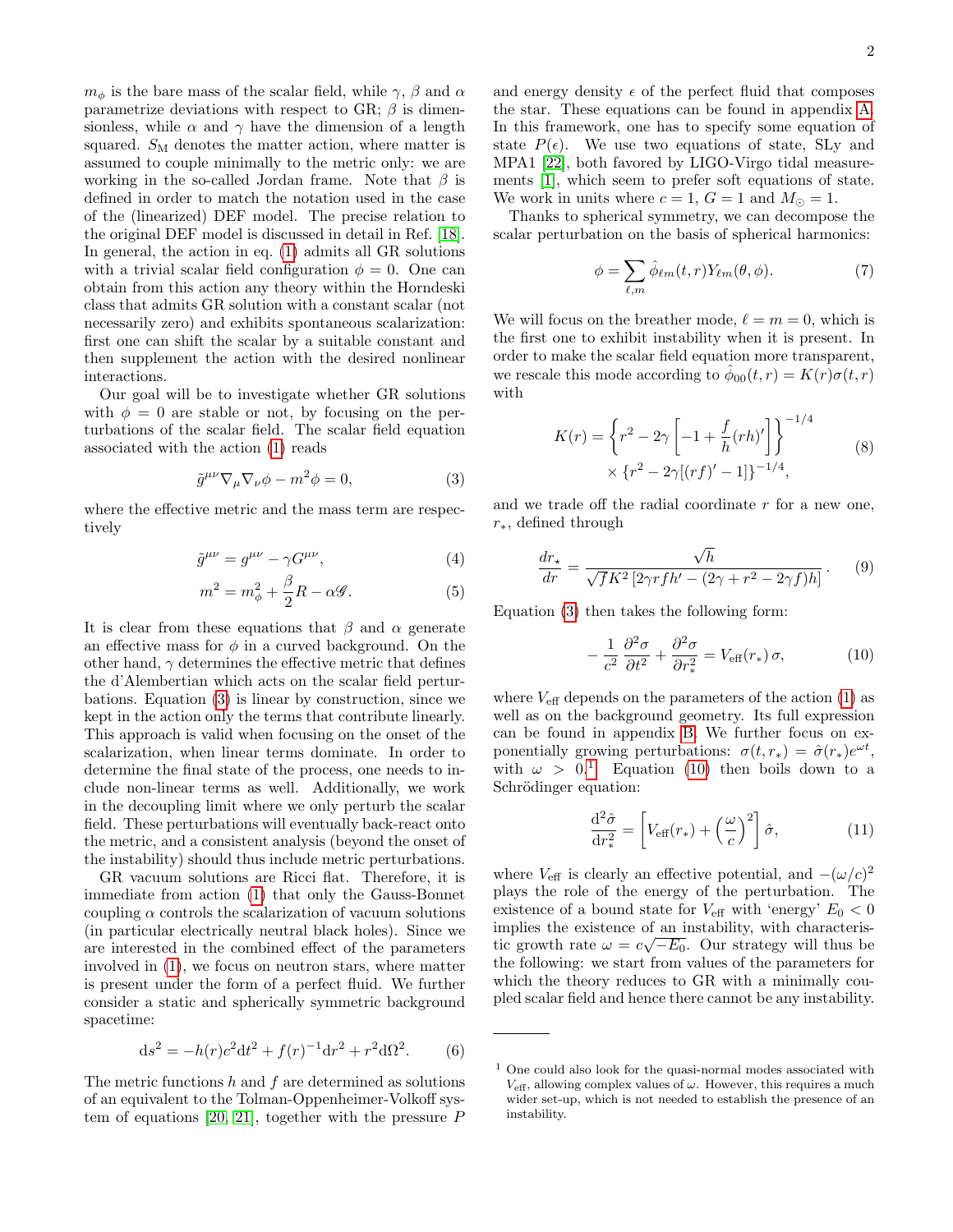We gradually increase the parameters, thus progressively deforming the potential. Whenever a bound state appears for  $V_{\text{eff}}$ , we identify it with a new unstable mode for  $\phi$ . By continuity, when deforming the potential, a new bound state will appear with a vanishing energy,  $E_0 = 0$ . Therefore, we solve eq. [\(11\)](#page-1-3) for  $\omega = 0$ , while scanning the parameters  $\beta$ ,  $\alpha$  and  $\gamma$ . This is less intuitive than choosing a set of parameters and scanning  $\omega$ , but the final result is equivalent, and the procedure is easier to implement.

Equation [\(11\)](#page-1-3) will admit a solution for any set of values of the parameters. Among these solutions, we identify as a bound state those with  $d\hat{\sigma}/dr_* \to 0$  for  $r_* \to +\infty$ <sup>[2](#page-2-1)</sup> Physically, this is necessary for the scalar perturbation to be localized in space. In terms of quantum mechanics, this corresponds to the fact that  $K(r_*)\hat{\sigma}(r_*)$  has to be square integrable. Note that, contrary to the naive expectation from eq. [\(11\)](#page-1-3), it is  $K(r_*)\hat{\sigma}(r_*)$  that should be interpreted as the wave function, rather than  $\hat{\sigma}(r_*)$ itself; this is very similar to the  $1/r$  rescaling of the wave functions that allows to solve for the bound states of 3D spherically symmetric quantum wells (see e.g., secs. 14-16 of [\[23\]](#page-9-7)).

### <span id="page-2-0"></span>III. CHANGING THE EFFECTIVE MASS

As mentioned above, the main terms that can contribute to the effective mass  $m^2$  are the bare mass term of the scalar field, the coupling between  $\phi$  and the Ricci scalar, and the coupling between  $\phi$  and the Gauss-Bonnet invariant. These terms are parametrized by three constants:  $m_{\phi}$ ,  $\beta$  and  $\alpha$ . Although the terms proportional to  $\gamma$  can affect the instability threshold, they contribute only as a multiplicative constant. Therefore, we will set  $\gamma = 0$  throughout this section, and explore the role of this parameter in full detail in Sec. [V.](#page-4-0) Several works already investigated the influence of each of the parameters  $m_{\phi}$ ,  $\beta$  and  $\alpha$  separately (e.g., [\[3,](#page-8-2) [4,](#page-8-3) [10–](#page-8-8)[14,](#page-8-11) [24](#page-9-8)[–26\]](#page-9-9)). We study how varying several parameters simultaneously affects the threshold; in this way, we explore much wider regions of the parameter space. Most of our results are presented as 2D plots, where we freeze all parameters but two, and show the stable/unstable regions.

#### A. Coupling to curvature invariants

We first consider a vanishing bare mass,  $m_{\phi} = 0$ . The model is then parametrized by  $\beta$  and  $\alpha$  only. The background we consider is a neutron star described by the SLy equation of state. We choose its central energy density to



<span id="page-2-2"></span>FIG. 1. Stable and unstable regions in the  $(\beta, \alpha)$  space for a light star ( $M = 1.12 M_{\odot}$ , SLy equation of state). In the 2D plot, each line is labeled according to the number of nodes  $n$ of the corresponding unstable mode. Inside the white region, where the point  $(\beta, \alpha) = (0, 0)$  lies, the GR solution is stable. Every line crossed while moving away from the origin corresponds to the appearance of a new unstable mode; any point in parameter space that lies within a grey region corresponds to an unstable solution. The lower panel shows  $|d\sigma/dr|$  at  $r_{\text{max}}$  when varying  $\beta$  in the same range as the 2D plot, with  $\alpha = 0$ ; it can be understood as a cut in the  $(\beta, \alpha)$  plane along the  $\beta$  axis (each cusp corresponding to a line-crossing in the 2D plot). Similarly, the left panel shows a cut along the  $\alpha$ axis.

be  $\rho_c = 8.1 \times 10^{17} \text{ kg/m}^3$ , so that its gravitational mass is  $M = 1.12 M_{\odot}$ , which corresponds to the bottom of the mass range for observed neutron stars [\[27,](#page-9-10) [28\]](#page-9-11). The radius of the star is then  $R_s = 11.7$  km. The results are summarized in Fig. [1.](#page-2-2) The white area corresponds to the region of the parameter space where the background solution is stable. A new unstable mode appears when crossing each line while moving away from the origin. The lines are labeled with the number of nodes  $n$  of the associated mode, ranging from 0 to infinity. The  $n = 0$ line is the boundary of the stable region. Any choice of parameters beyond this line will make the GR solution unstable. The left and bottom panels shows cuts in the  $(\beta, \alpha)$  plane, along the  $\alpha$  and  $\beta$  axes respectively; these panels actually reproduce known results, e.g. of [\[4\]](#page-8-3) and [\[10\]](#page-8-8). Notably, the scalarization threshold when only  $\beta$  is presents takes the well-known order of magnitude,  $\beta = -5.42.$ 

To understand better the shape of the plot, especially along the  $\beta$  and  $\alpha$  axes, we plot in Fig. [2](#page-3-1) the Ricci scalar and the Gauss-Bonnet invariant. The Ricci scalar is always positive on this background. This is due to the fact

<span id="page-2-1"></span><sup>2</sup> On a more technical level, we perform a numerical integration of eq. [\(3\)](#page-1-0) expressed in terms of r, rather than in terms of  $r_*$  as in eq. [\(11\)](#page-1-3); we extract  $d\sigma/dr$  at a radius  $r_{\text{max}}$  equal to 200 times the Schwarzschild radius of the star.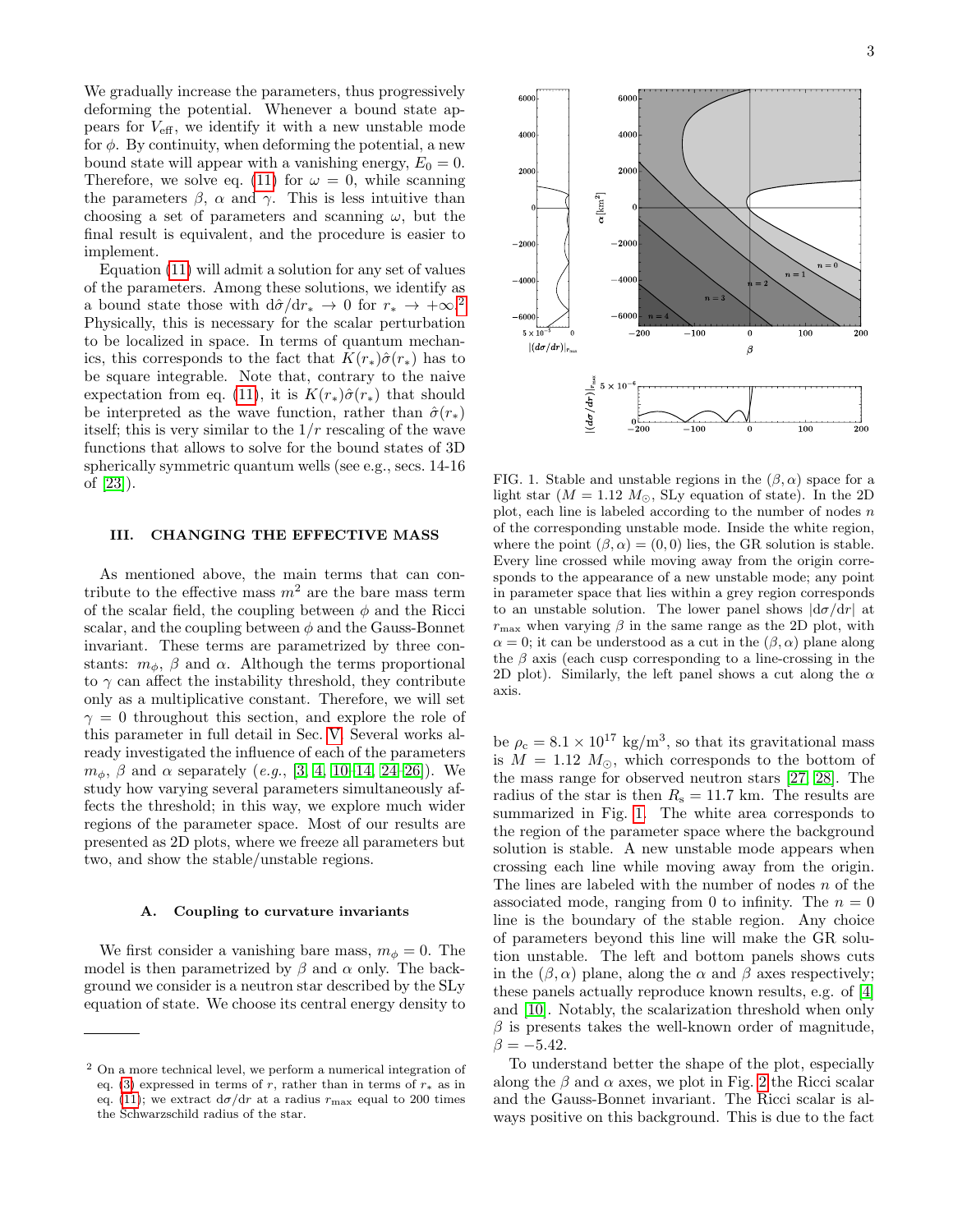

<span id="page-3-1"></span>FIG. 2. Ricci scalar and Gauss-Bonnet invariant for a light star  $(M = 1.12 M_{\odot}, \text{SLy}$  equation of state). The radial coordinate is rescaled by the radius of the star  $R_s = 11.7$  km. The left panel shows that the Ricci scalar is non-negative everywhere; correspondingly, only  $\beta < 0$  can lead to an instability. On the other hand, the Gauss-Bonnet invariant, shown in the right panel, is negative in the core of the star and positive towards its surface, leading to instabilities both for  $\alpha < 0$  and  $\alpha > 0$ .

that we consider a relatively light neutron star, and due to the following relation:

<span id="page-3-3"></span>
$$
R = \kappa(\epsilon - 3P). \tag{12}
$$

When the medium is not too dense,  $\epsilon \gg P$  and  $R > 0$ . We will see how this changes for a very dense star in sec. [IV.](#page-3-0) As a consequence, only negative  $\beta$  can generate a negative effective mass. On the other hand, as shown in Fig. [2,](#page-3-1) the Gauss-Bonnet invariant is positive in some regions and negative in others. This is enough to trigger an instability when  $\alpha$  becomes very negative or very positive, which is indeed what is observed in Fig. [1.](#page-2-2)

We notice, as expected, that the point  $(0, 0)$  is always inside the stable region. The tachyonic instability does not appear right away when  $\beta < 0$  or  $\alpha \neq 0$ , due to the curvature of spacetime.

#### B. Effect of the bare scalar mass

We now consider how the presence of a bare mass affects the results of the previous section. Fig. [3](#page-3-2) shows the region of stability in the  $(\beta, \alpha)$  plane when  $m_{\phi} = 1$ in the system of units that we used, i.e., scalar particles have a mass of  $1.33 \times 10^{-10}$  eV. The range of parameters in Fig. [3](#page-3-2) is the same as in Fig. [1](#page-2-2) in order to allow comparison. When one zooms out, Fig. [3](#page-3-2) looks very similar to Fig. [1](#page-2-2) (i.e., the same instability pattern remains valid, but it appears for higher values of the parameters). As can be seen from comparing Figs. [1](#page-2-2) and [3,](#page-3-2) the stable region is widened in all directions. As expected, the presence of a bare mass stabilizes the solution (similarly, if the bare mass is tachyonic, the stability region shrinks). Therefore, even a very light bare mass for the scalar field is able to shield neutron stars from scalarization. This was already noted, e.g., in [\[9\]](#page-8-7), where the effect of a bare mass in a cosmological setup is also discussed.



<span id="page-3-2"></span>FIG. 3. Stable and unstable regions in the  $(\beta, \alpha)$  space for a bare mass of  $1.33 \times 10^{-10}$  eV. As expected, the stable region is enlarged with respect to Fig. [1.](#page-2-2) Note that the range of the plot for  $\beta$  and  $\alpha$  is the same as in Fig. [1](#page-2-2) to facilitate comparison.

## <span id="page-3-0"></span>IV. CHANGING THE PROPERTIES OF THE STAR

Let us now examine how changing the background affects the stability. We first consider a more massive star, and then a different equation of state.

## A. Mass of the star

We first increase the mass of the neutron star (and thus its compactness at the same time). We choose a central density of  $\rho_c = 3.4 \times 10^{18} \text{ kg/m}^3$ , which corresponds to a mass of  $M = 2.04 M_{\odot}$ . This is the heaviest spherically symmetric star we can produce with the SLy equation of state; beyond this mass, the solutions become unstable already within GR. The results are displayed in Fig. [4.](#page-4-1) Since the curvature of the background increased with respect to Fig. [1,](#page-2-2) it is not surprising that the stable region shrunk. A more specific feature is that very positive values of  $\beta$  now also lead to an instability. This is due to the fact that the Ricci scalar now becomes negative towards the center of the star, as can be seen in Fig. [5.](#page-4-2) In terms of eq. [\(12\)](#page-3-3), the energy density is no longer dominant with respect to the pressure in the extremely pressurized core of the neutron star, allowing  $R < 0$ . This effect was already noted in [\[29\]](#page-9-12), and further studied in [\[30,](#page-9-13) [31\]](#page-9-14).

## B. Equation of state

We now consider a different stellar model, the MPA1 equation of state [\[22\]](#page-9-6). In order to compare with previous results, we keep the same mass as in Sec. [III,](#page-2-0)  $M = 1.12 M_{\odot}$ . This corresponds to a central density of  $\rho_c = 6.3 \times 10^{17} \text{ kg/m}^3$ . The stability region is shown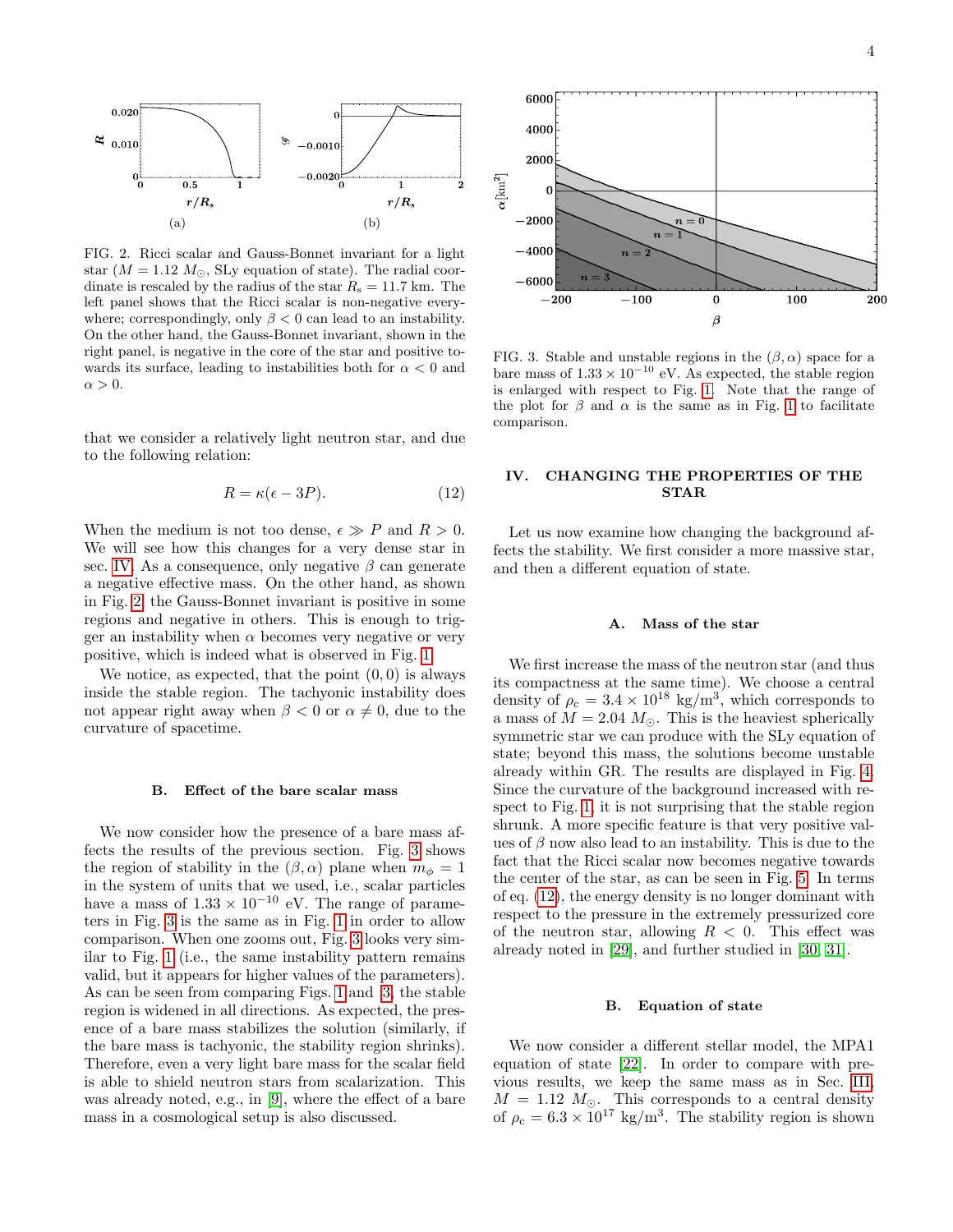

<span id="page-4-1"></span>FIG. 4. Stable and unstable regions in the  $(\beta, \alpha)$  space for a heavy neutron star ( $M = 2.04$   $M_{\odot}$ , SLy equation of state). The vertical range for  $\alpha$  is reduced with respect to Fig. [1](#page-2-2) for readability. The wedge of stability in Fig. [1](#page-2-2) has narrowed down to an island around  $(\beta, \alpha) = (0, 0)$ .



<span id="page-4-2"></span>FIG. 5. Ricci scalar and Gauss-Bonnet invariant for a heavy star ( $M = 2.04$   $M_{\odot}$ , SLy equation of state). Now, the left panel shows that  $R$  becomes negative inside the core of the star, allowing instabilities for both signs of  $\beta$ . The Gauss-Bonnet invariant (right panel) still behaves as in the case of a light star, Fig. [2.](#page-3-1)

in Fig. [6.](#page-4-3) By comparing Figs. [1](#page-2-2) and [6,](#page-4-3) it is clear that the different choice of equation of state does not affect significantly the position of the stable and unstable regions.

Although the equation of state influences only mildly stars of similar mass, it can have indirect effects. Indeed, a softer equation of state will lead to a smaller pressure for a given energy density; thus, for a soft equation of state, the Ricci scalar [\(12\)](#page-3-3) could remain positive in all configurations, discarding configurations like Fig. [4.](#page-4-1) Similarly, the equation of state can affect the range allowed for the parameter  $\gamma$ , as we will see in more detail in Sec. [V.](#page-4-0)

## <span id="page-4-0"></span>V. CHANGING THE EFFECTIVE METRIC

We now return to the parameter  $\gamma$  and examine its role. As mentioned above, the terms controlled by  $\gamma$  cannot generate a tachyonic instability in the absence of the other couplings controlled by  $\beta$ ,  $\alpha$  or  $m_{\phi}$ . Nonetheless,



<span id="page-4-3"></span>FIG. 6. Stable and unstable regions in the  $(\beta, \alpha)$  space for the MPA1 equation of state  $(M = 1.12 M_{\odot})$ . The range for  $\beta$  and  $\alpha$  is the same as in Fig. [1.](#page-2-2) We note that the choice of equation of state does not affect significantly the results.

choosing  $\gamma$  beyond a certain range leads to loss of hyperbolicity in the scalar field equation. Also the potential  $V_{\text{eff}}$  does depend on  $\gamma$ , as can be seen from eq. [\(B1\)](#page-8-12). We analyze these aspects below, before studying numerically the combined effect of  $\gamma$  and the other parameters.

### A. Hyperbolicity

The parameter  $\gamma$  brings an additional contribution to the effective metric experienced by scalar perturbations, eq. [\(4\)](#page-1-4). If this contribution exceeds a certain threshold and becomes dominant, the effective metric becomes elliptic, rendering the background unstable. We emphasize that this instability is distinct from the usual tachyonic instability associated with scalarization. Depending on the circumstances (see also below), it is either a gradient or a ghost instability. It is possible that this instability can be quenched nonlinearly, as is the case for conventional scalarization. Indeed, scalarization through a ghost instability has already been proposed in [\[32\]](#page-9-15). Since here we are not including terms that are nonlinear in the scalar in our analysis, we cannot follow the development and potential quenching.

One can therefore view the analysis that follows in two different ways. Taking the conservative viewpoint, one may restrict to the well-controlled tachyonic scalarization. In this framework, our results allow to set bounds on the parameter  $\gamma$ . In a more open-minded perspective, which certainly deserves further investigation in the future, we are setting bounds beyond which ghost or gradient scalarization can be triggered.

Given that we are working on a GR background, we can make use of Einstein equations. The inverse of  $\tilde{g}^{\mu\nu}$ for a perfect fluid is then

$$
\tilde{g}_{\mu\nu}^{-1} = \frac{1}{1 - \kappa \gamma P} \left( g_{\mu\nu} - \kappa \gamma \frac{\epsilon + P}{1 + \kappa \gamma \epsilon} u_{\mu} u_{\nu} \right), \qquad (13)
$$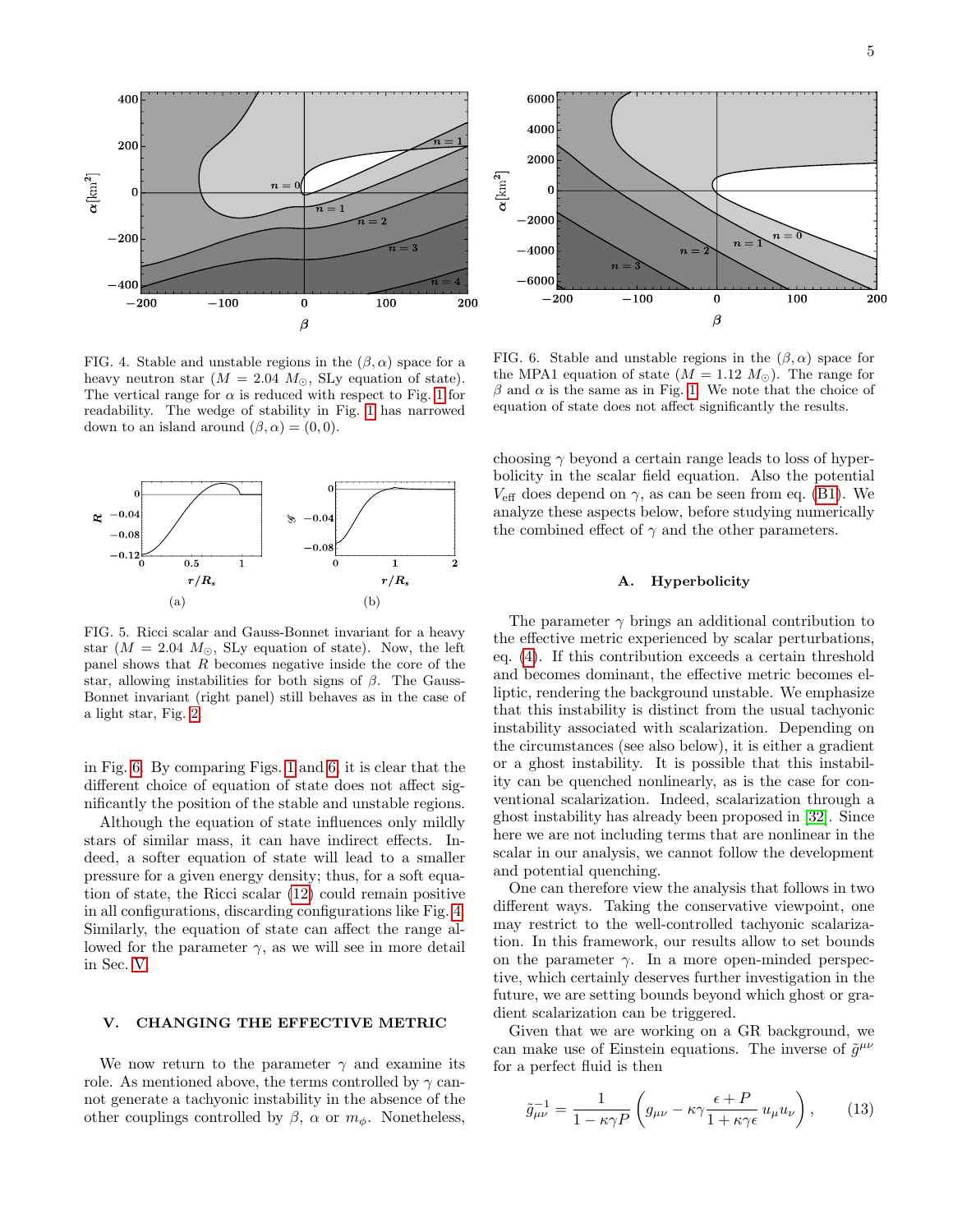

<span id="page-5-1"></span>FIG. 7. Hyperbolicity of the effective metric in the  $(M, \gamma)$ plane (SLy equation of state). The effective metric is hyperbolic only within the white region. The mass ranges from the putative lowest neutron star mass [\[27,](#page-9-10) [28\]](#page-9-11) to the maximal mass achieved with the SLy equation of state. The range of hyperbolicity narrows down when increasing the mass of the star.

where  $u_{\mu}$  is the 4-velocity of the fluid. Over the spherically symmetric background that we study, the determinant of the effective metric reads

$$
\tilde{g} = g \frac{1}{(1 - \kappa \gamma P)^3 (1 + \kappa \gamma \epsilon)}.
$$
 (14)

On a given background, the pressure and energy density are maximal at the center of the star, where we label their value as  $P_c$  and  $\epsilon_c$ . The determinant of the physical metric  $g$  is always negative. Thus, the effective metric loses hyperbolicity either when  $\kappa \gamma$  becomes larger than  $1/P_c$  or when  $\kappa \gamma$  becomes more negative than  $-1/\epsilon_c$ . To summarize, hyperbolicity of the effective metric requires that

<span id="page-5-0"></span>
$$
-\frac{1}{\kappa\epsilon_{\rm c}} < \gamma < \frac{1}{\kappa P_{\rm c}}.\tag{15}
$$

Reference [\[33\]](#page-9-16) already noted the existence of the upper bound in a similar context. In the numerical analysis below, we will take the conservative approach and restrict to this range. For a given equation of state, the bounds in eq. [\(15\)](#page-5-0) can be reformulated in terms of the mass of the star,  $M$ . This is shown in Fig. [7.](#page-5-1) The range in which  $\tilde{g}_{\mu\nu}$  is hyperbolic closes up around  $\gamma = 0$  when increasing the mass. The limits presented in Fig. [7](#page-5-1) depend on the equation of state, but only mildly. In the framework of tachyonic scalarization, we can use these limits to put an absolute bound on  $\gamma$ . For the SLy equation of state,

$$
-18.7 \text{ km}^2 < \gamma < 34.9 \text{ km}^2. \tag{16}
$$

These bounds should only be taken as order of magnitude estimates; they have been established in the decoupling limit and rely on a specific equation of state. However, a more detailed study would allow to put very precise constraints on  $\gamma$ . We are not aware of previously established bounds on this parameter (except [\[33\]](#page-9-16)). Note that the analysis presented in this paragraph is entirely independent on the other parameters, which do not play a role in the effective metric.

### B. Integral of the effective potential

Before moving to the numerical results, we point out an important difference between black holes and stars. In the case of black holes, the scalar field equation can also be brought to the form [\(11\)](#page-1-3). In both cases (black hole and neutron star), we impose that  $d\hat{\sigma}/dr_*$  vanishes at large  $r_*$  so that  $\int \phi^2$  is finite and the perturbation initially contains a finite amount of energy. The difference between neutron stars and black holes appears on the other side of the  $r_*$  range. In the case of neutron star,  $r_*$  goes down to 0, where  $\phi = K\hat{\sigma} \sim \phi_0/r_*$  for some constant  $\phi_0$ , unless  $\hat{\sigma}(0) = 0$ . We do not want  $\phi$  to diverge at the center of the star, so we impose  $\hat{\sigma}(0) = 0$ . In the black hole case on the other hand,  $r_*$  goes down to  $-\infty$  and nothing particular happens at  $r_* = 0$ . The condition for the perturbation to be physical is then that  $d\hat{\sigma}/dr_*$  vanishes for  $r_* \to -\infty$ , similarly to what happens at large  $r_*$ .

It is then possible to establish an exact sufficient condition for the presence of an instability in the black hole case. Indeed, the function  $\hat{\sigma}$  then respects the hypotheses of the theorem established in ref. [\[34\]](#page-9-17): if  $\int_{-\infty}^{+\infty} V_{\text{eff}}(r_*) dr_* < 0$ , then  $V_{\text{eff}}$  admits at least one bound state.

However, in the case of a star, due to the different boundary conditions,  $\int_0^{+\infty} V_{\text{eff}}(r_*) dr_*$  can become negative — even infinitely negative — while  $V_{\text{eff}}$  does not possess any bound state. This is equivalent to the 3Dspherically symmetric quantum well; consider such a well with depth  $-V_0$  and width a. It admits a bound state only for  $V_0 a^2 > N$  (N is some constant that depends on the mass of the quantum particles), while the integral of the potential is  $-V_0a < 0$ . Choosing the scaling  $V_0 = N/2/a^2$ , the integral of the potential is then becoming infinitely negative for  $a \to 0$ , while no bound state exists.

Hereinafter,  $\int V_{\text{eff}}(r_*)dr_*$  indeed becomes infinitely negative in the limit where  $\gamma$  approaches one of the bounds of eq. [\(15\)](#page-5-0). However, this does not necessarily mean that infinitely many bound states develop close to these boundaries. This seems to be true close to the upper bound, but not close to the lower one, as we will see in Fig. [8.](#page-6-1)

## C. Numerical analysis

We now vary  $\gamma$  systematically in the range allowed by eq. [\(15\)](#page-5-0), and  $\beta$  and  $\alpha$  in similar ranges as in the previous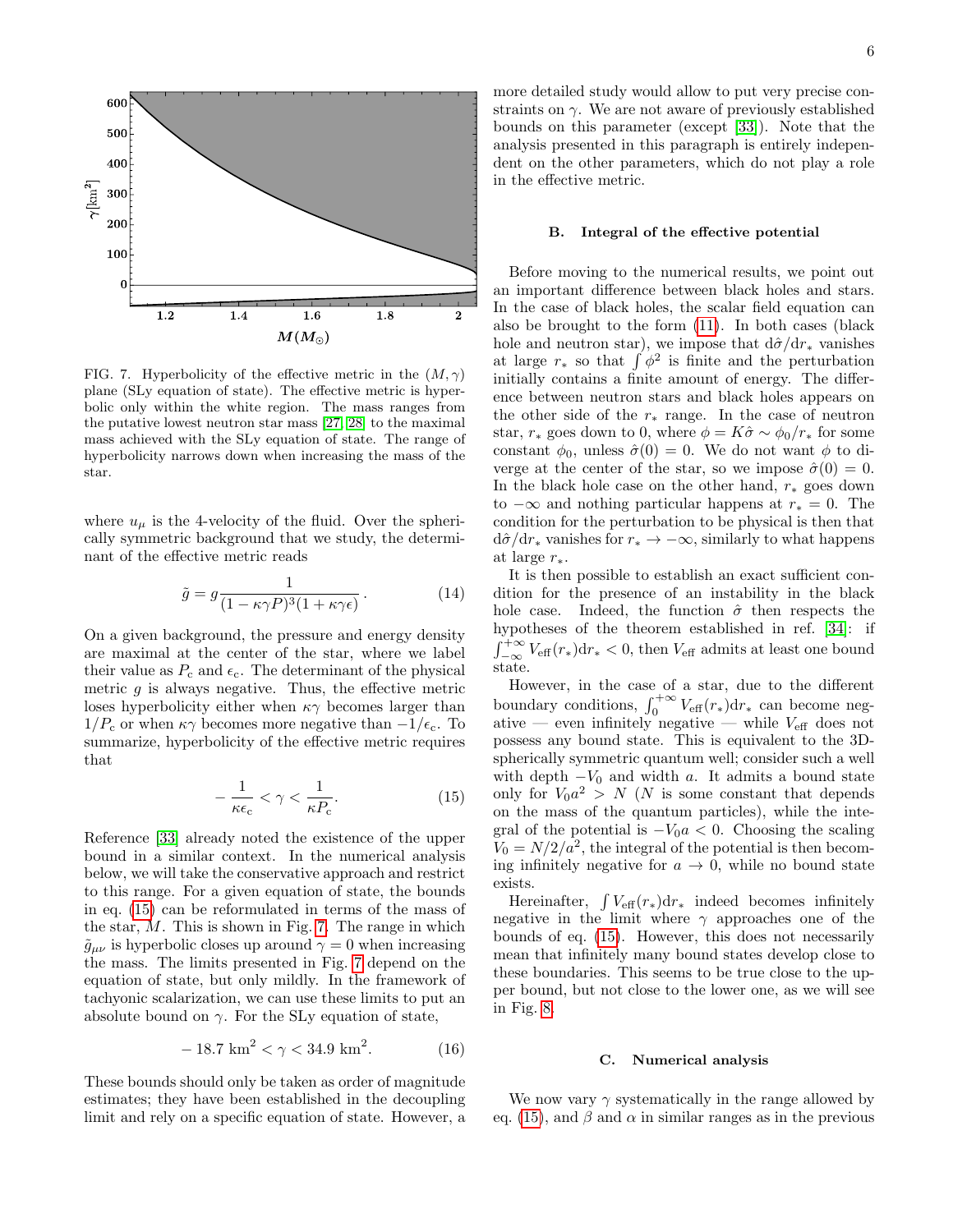

<span id="page-6-1"></span>FIG. 8. Stable and unstable regions in the  $(\beta, \gamma)$  space  $(M =$ 1.12  $M_{\odot}$ , SLy equation of state). The region of stability is rather unaffected by a change in  $\gamma$ . The bound states pile up close to the upper bound for  $\gamma$ .



<span id="page-6-2"></span>FIG. 9. Stable and unstable regions in the  $(\alpha, \gamma)$  space  $(M =$ 1.12  $M_{\odot}$ , SLy equation of state). The behavior is very similar to what we obtained for  $\beta$  in Fig. [8.](#page-6-1)

figures. The results are displayed in figs. [8](#page-6-1) and [9](#page-6-2) respectively. When  $\gamma$  vanishes (cut along the horizontal axis in figs. [8](#page-6-1) and [9\)](#page-6-2), we retrieve the same stability ranges as in the left and bottom panels of Fig. [1](#page-2-2) ( $\beta > -5.42$  and  $722 \text{ km}^2 > \alpha > -169 \text{ km}^2$ . It is also natural that the lines  $\beta = 0$  and  $\alpha = 0$  (vertical axes in figs. [8](#page-6-1) and [9\)](#page-6-2) correspond to stable configurations, because  $\gamma$  cannot create a tachyonic effective mass on its own. The boundary of the stable region is rather insensitive to the parameter  $\gamma$ ; it does evolve slightly with the value of  $\gamma$ , but this can be seen only when zooming around smaller values of  $\beta$  and  $\alpha$  with respect to figs. [8](#page-6-1) and [9.](#page-6-2) Close to both bounds of the  $\gamma$  range,  $\int V_{\text{eff}}(r_*)dr_*$  diverges, but as explained in the previous section, this does not necessarily mean that infinitely many bound states should appear (or even that one bound state exists). Indeed, nothing particular happens when approaching the lower bound, while unstable



<span id="page-6-3"></span>FIG. 10. Summary of the stability  $(n = 0)$  contours in the  $(\beta, \alpha)$  space for comparison. The white region corresponds to the region of stability for a heavy star,  $M = 2.04$   $M_{\odot}$ , using the SLy equation of state. The light grey region (together with the white region) is the stability region for  $M = 1.12 M_{\odot}$ , still with the SLy equation of state. The intermediate grey region (together with the previous paler regions) corresponds to a mass  $M = 1.12 M_{\odot}$  and the MPA1 equation of state. The dark grey region (again, with paler regions) corresponds to a mass  $M = 1.12 M_{\odot}$  and the SLy equation of state, together with a bare scalar mass of  $1.33\times10^{-10}$  eV. Finally, the black region is unstable for all the previous models.

modes pile up when approaching the upper bound; both scenarios are allowed.

## <span id="page-6-0"></span>VI. CONCLUSION

We have investigated exhaustively the effect of all the terms that can play a role in the onset of spontaneous scalarization, within the context of Horndeski theory. Our analysis has identified the role of each term but has also revealed their combined effects. When taking each terms separately, our results agree with previous results regarding scalarization thresholds. More generally and when all terms are present, we have found that a very small bare mass suffices to stabilize GR solutions, and that the scalarization thresholds are only mildly sensitive to the choice of equation of state.

Our analysis allowed us to explore, for the first time, the multi-dimensional parameter space and provide scalarization thresholds that depend on more than one coupling. In Fig. [10](#page-6-3) we presented in a single plot a summary of most of the stability contours presented in this paper. We expect that our multi-parameter analysis will be particularly useful in building viable scalarization models. Observational constraints on these models will come from different compact objects, such as black holes and neutron stars, and also from low curvature observations. The Ricci scalar and the Gauss-Bonnet invariant, which appear in the terms that contribute to the onset of scalarization, scale differently with curvature and are not sign-definite. Hence, by choosing the sign and mag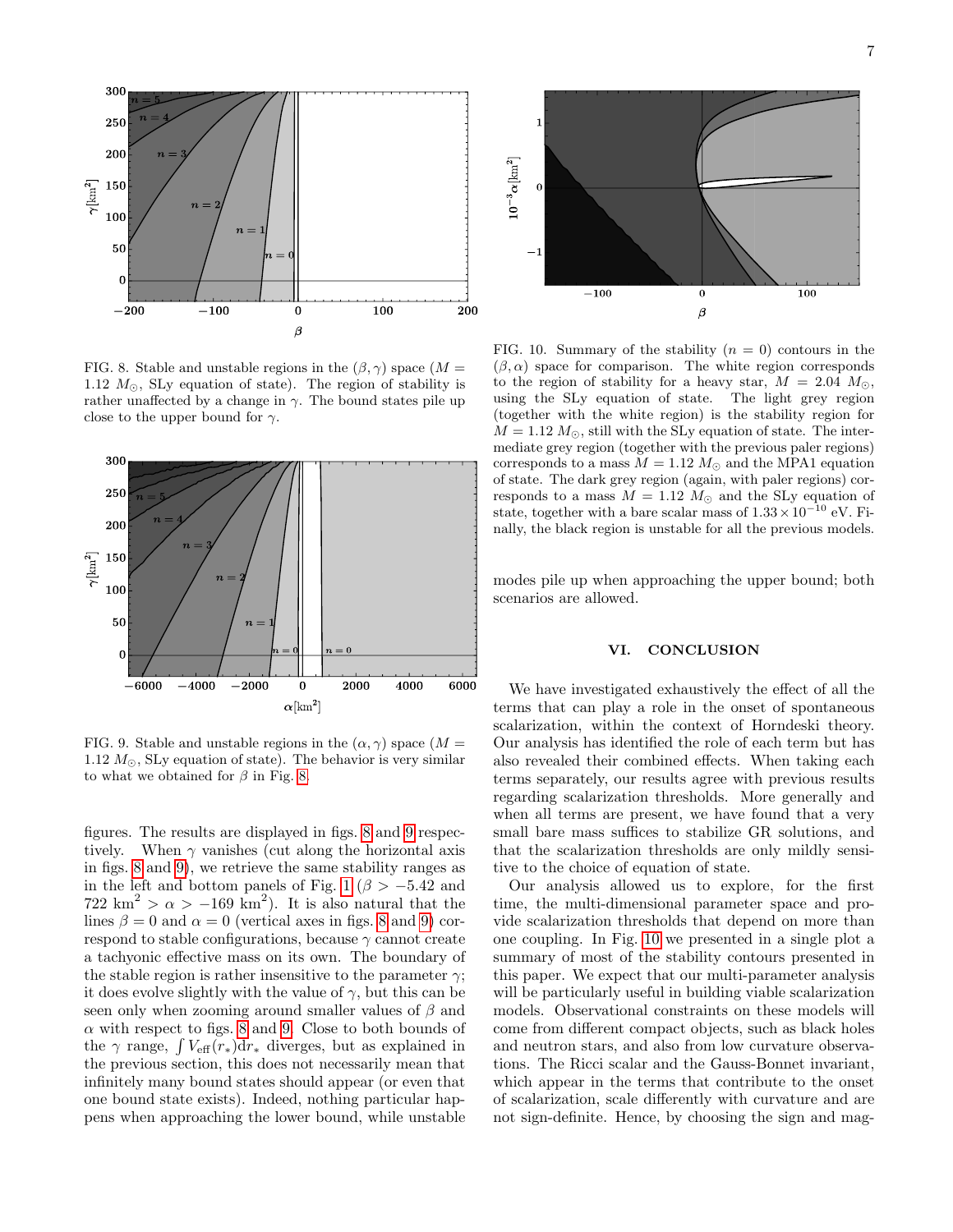nitude of different couplings constants in the minimal action of eq. [\(1\)](#page-0-1) one can construct models in which only certain types of compact objects are scalarized and also control the behaviour of the model at lower curvatures. A characteristic example in this direction has recently been discussed in Ref. [\[35\]](#page-9-18): a suitable choice of parameters yielded a black hole scalarization model with GR as a cosmological attractor.

One of the striking features revealed by our analysis is the role of the effective metric in which scalar perturbations propagate. It is controlled by a single coupling constant,  $\gamma$ . There exists a threshold beyond which the effective metric loses hyperbolicity. In the framework of tachyonic scalarization, we interpret this threshold as an absolute bound on the parameter  $\gamma$ . It is restricted to a rather narrow range (roughly, it should remain small with respect to the characteristic length of curvature). Therefore, it has a very limited effect on the threshold of tachyonic scalarization. On the other hand, the loss of hyperbolicity can be seen as an alternative instability that could lead to scalarization, in line with what was proposed in Ref. [\[32\]](#page-9-15) in a more restricted setup. It would be interesting to understand if such an instability can indeed be controlled and give rise to a sensible scalarization process.

More generally, the next natural step is to take into account non-linearities in the scalar field, which are excluded from the minimal action [\(1\)](#page-0-1) by definition. They determine the end state of any scalarization instability and control the deviations of scalarized compact objects from their GR counterparts. A detailed study would encompass the existence of scalarized solutions, their stability, their transition from the GR branch to the scalarized branch, and the associated observational signatures and constraints. We leave these for future work.

### ACKNOWLEDGMENTS

We thank Eugeny Babichev for useful discussions. AL and TPS would like to acknowledge partial support from STFC grant ST/P000703/1. We would also like to acknowledge networking support by the COST Action GWverse CA16104.

## <span id="page-7-0"></span>Appendix A: Background equations

Matter is described as a perfect fluid with stress-energy tensor

$$
T_{\mu\nu} = (\epsilon + P)u_{\mu}u_{\nu} + Pg_{\mu\nu}, \tag{A1}
$$

where  $\epsilon$  is the energy density of the fluid, P its pressure and  $u_{\mu}$  its 4-velocity. The system of coordinates [\(6\)](#page-1-5) is chosen so that the fluid is at rest. Therefore,

$$
u_{\mu} = (-c\sqrt{h}, 0, 0, 0). \tag{A2}
$$

The local mass density is defined as  $\rho = \epsilon/c^2$ . In this setup, Einstein's field equations take the form

$$
0 = (rf)' - 1 + \kappa \epsilon r^2,
$$
 (A3)

$$
0 = \frac{f}{h}(rh)' - 1 - \kappa Pr^2.
$$
 (A4)

Additionally, the conservation equation  $\nabla_{\mu}T^{\mu\nu} = 0$  can be put in the form

$$
0 = -\frac{1}{2rf} [(-1 + f - \kappa Pr^{2})(P + \epsilon)] + P'. \tag{A5}
$$

Together with an equation of state  $P(\epsilon)$ , these equations allow to solve for the background geometry and the matter distribution. Note that the equation of states we used are 23 parameters fits of the actual equations of state [\[22\]](#page-9-6).

#### <span id="page-7-1"></span>Appendix B: The effective potential

In terms of the background functions  $f$  and  $h$  and the parameters  $m_{\phi}$ ,  $\beta$ ,  $\alpha$  and  $\gamma$ , the effective potential presented in sec. [II](#page-0-0) reads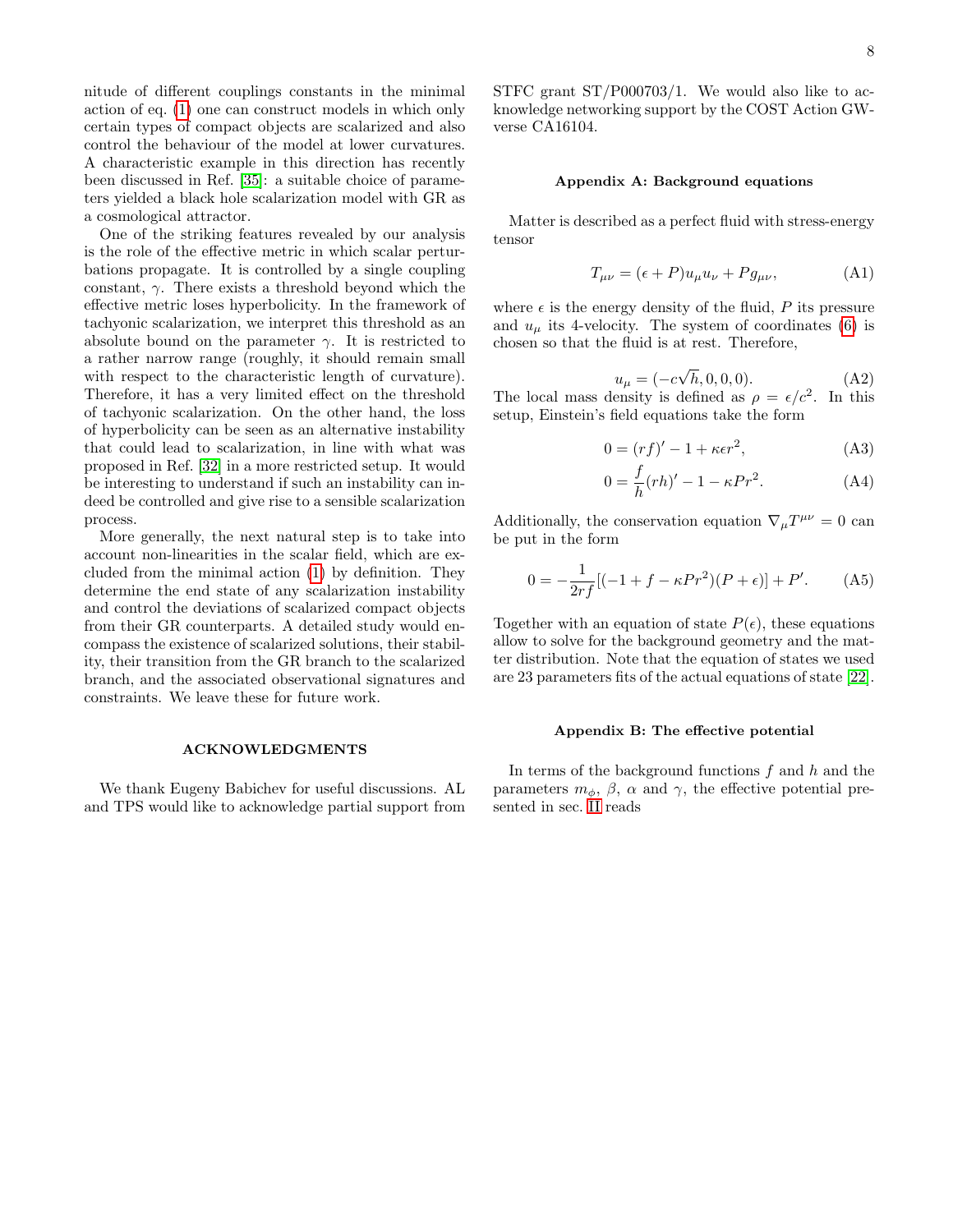<span id="page-8-12"></span>
$$
V_{\text{eff}}(r) =\begin{cases} h\{4\gamma f^2h'^2\{[-2\beta r^2 + r^2 - 2\gamma f' r + 16\alpha + 2\gamma - 8(2\alpha + \gamma)f]h' - 2r\gamma f h''\}r^3 \\ \quad + fh\{\{-16\gamma(4\alpha + 5\gamma)f^2 + 4\{8\alpha(r^2 + 4\gamma) + \gamma[(6\beta + 1)r^2 + 14\gamma] + 4r\gamma[(12\alpha + 5\gamma)f' + r\gamma f'']\}f \\ \quad + [(4\beta - 3)r^2 - 32\alpha - 6\gamma](r^2 + 2\gamma) + 4r\gamma f'[(2\beta + 1)r^2 + \gamma f' r + 2(\gamma - 8\alpha)]h'^2 \\ \quad + 8r\gamma f[(2\beta r^2 + 4\gamma f' r - 16\alpha + 16\alpha f + 5\gamma f)h'' + 2r\gamma f h^{(3)}]h' - 4r^2\gamma^2 f^2h'^2\}r^2 \\ \quad + 2h^2[8\gamma\{r[4(2\alpha + \gamma)h'' + r\gamma h^{(3)}] - 5\gamma h'\}f^3 + 4\{\gamma h'[8\beta r^2 + 4\gamma f''r^2 + 3(8\alpha + 5\gamma)f' r + 10\gamma] \\ \quad + r\{-2[(4\alpha - \beta\gamma + 2\gamma)r^2 - 2\gamma^2 f' r + \gamma(16\alpha + 5\gamma)]h'' - r\gamma(r^2 + 2\gamma)h^{(3)}\}f^2 \\ \quad + 2r\{(r^2 + 2\gamma)[(1 - 2\beta)r^2 - 5\gamma f' r + 2(8\alpha + \gamma)]h'' - h'\{2(2\beta - 1)r^3 + 4(2m_\phi^2r^2 + 4\beta - 1)\gamma r \\ \quad + 2\gamma(r^2 + 2\gamma)\{f''(1 - 2\beta)r^2 - 2\gamma f' r + 2(8\alpha + \gamma)]h'\}r + 4h^3\{-12\gamma^2 f^3 \\ \quad + 4\gamma[2\beta r^2 + r^2 + \gamma(2f' + r f'')r + 6\gamma]f^2 + \{-4\beta(r^2 + 4\gamma)r^2 + \gamma\{f'[(8\beta - 6)r^2 + \gamma f' r - 12\gamma] \\ \quad - 2r(r^2 +
$$

Numerical calculations are more convenient in terms of eq. [\(3\)](#page-1-0) formulated in terms of  $r$ , rather than in terms or  $r_*$  for two reasons. First, obtaining  $V_{\text{eff}}(r_*)$  requires to reconstruct the coordinate  $r_*$  numerically for every change in the background or in the choice of  $\gamma$ , as can be

seen from eq.  $(9)$ . Second,  $V_{\text{eff}}$  contains up to third order derivatives of the background functions. These quantities are extremely inaccurate when they are obtained numerically.

- <span id="page-8-0"></span>[1] B. P. Abbott et al. (LIGO Scientific, Virgo), [Phys. Rev.](http://dx.doi.org/10.1103/PhysRevLett.119.161101) Lett. 119[, 161101 \(2017\),](http://dx.doi.org/10.1103/PhysRevLett.119.161101) [arXiv:1710.05832 \[gr-qc\].](http://arxiv.org/abs/1710.05832)
- <span id="page-8-1"></span>[2] B. P. Abbott et al. (LIGO Scientific, Virgo), (2018), [arXiv:1811.12907 \[astro-ph.HE\].](http://arxiv.org/abs/1811.12907)
- <span id="page-8-2"></span>[3] T. Damour and G. Esposito-Farèse, [Phys. Rev. Lett.](http://dx.doi.org/10.1103/PhysRevLett.70.2220) 70, [2220 \(1993\).](http://dx.doi.org/10.1103/PhysRevLett.70.2220)
- <span id="page-8-3"></span>[4] T. Harada, [Prog. Theor. Phys.](http://dx.doi.org/10.1143/PTP.98.359) 98, 359 (1997), [arXiv:gr](http://arxiv.org/abs/gr-qc/9706014)[qc/9706014 \[gr-qc\].](http://arxiv.org/abs/gr-qc/9706014)
- <span id="page-8-4"></span>[5] J. Novak, Phys. Rev. D 58[, 064019 \(1998\),](http://dx.doi.org/10.1103/PhysRevD.58.064019) [arXiv:gr](http://arxiv.org/abs/gr-qc/9806022)[qc/9806022.](http://arxiv.org/abs/gr-qc/9806022)
- <span id="page-8-5"></span>[6] P. C. Freire, N. Wex, G. Esposito-Farese, J. P. Verbiest, M. Bailes, B. A. Jacoby, M. Kramer, I. H. Stairs, J. Antoniadis, and G. H. Janssen, [Mon. Not. Roy. Astron.](http://dx.doi.org/ 10.1111/j.1365-2966.2012.21253.x) Soc. 423[, 3328 \(2012\),](http://dx.doi.org/ 10.1111/j.1365-2966.2012.21253.x) [arXiv:1205.1450 \[astro-ph.GA\].](http://arxiv.org/abs/1205.1450)
- [7] J. Antoniadis et al., Science 340[, 6131 \(2013\),](http://dx.doi.org/10.1126/science.1233232) [arXiv:1304.6875 \[astro-ph.HE\].](http://arxiv.org/abs/1304.6875)
- <span id="page-8-6"></span>[8] L. Shao, N. Sennett, A. Buonanno, M. Kramer, and

N. Wex, Phys. Rev. X 7[, 041025 \(2017\),](http://dx.doi.org/ 10.1103/PhysRevX.7.041025) [arXiv:1704.07561](http://arxiv.org/abs/1704.07561)  $\left[\text{gr-qc}\right].$ 

- <span id="page-8-7"></span>[9] F. M. Ramazanoğlu and F. Pretorius, [Phys. Rev.](http://dx.doi.org/10.1103/PhysRevD.93.064005) D93, [064005 \(2016\),](http://dx.doi.org/10.1103/PhysRevD.93.064005) [arXiv:1601.07475 \[gr-qc\].](http://arxiv.org/abs/1601.07475)
- <span id="page-8-8"></span>[10] H. O. Silva, J. Sakstein, L. Gualtieri, T. P. Sotiriou, and E. Berti, [Phys. Rev. Lett.](http://dx.doi.org/ 10.1103/PhysRevLett.120.131104) 120, 131104 (2018), [arXiv:1711.02080 \[gr-qc\].](http://arxiv.org/abs/1711.02080)
- <span id="page-8-9"></span>[11] D. D. Doneva and S. S. Yazadjiev, [Phys. Rev. Lett.](http://dx.doi.org/10.1103/PhysRevLett.120.131103) 120, [131103 \(2018\),](http://dx.doi.org/10.1103/PhysRevLett.120.131103) [arXiv:1711.01187 \[gr-qc\].](http://arxiv.org/abs/1711.01187)
- <span id="page-8-10"></span>[12] J. L. Blázquez-Salcedo, D. D. Doneva, J. Kunz, and S. S. Yazadjiev, Phys. Rev. D 98[, 084011 \(2018\),](http://dx.doi.org/10.1103/PhysRevD.98.084011) [arXiv:1805.05755 \[gr-qc\].](http://arxiv.org/abs/1805.05755)
- [13] H. O. Silva, C. F. Macedo, T. P. Sotiriou, L. Gualtieri, J. Sakstein, and E. Berti, [Phys. Rev. D](http://dx.doi.org/ 10.1103/PhysRevD.99.064011) 99, 064011 [\(2019\),](http://dx.doi.org/ 10.1103/PhysRevD.99.064011) [arXiv:1812.05590 \[gr-qc\].](http://arxiv.org/abs/1812.05590)
- <span id="page-8-11"></span>[14] C. F. Macedo, J. Sakstein, E. Berti, L. Gualtieri, H. O. Silva, and T. P. Sotiriou, [Phys. Rev. D](http://dx.doi.org/ 10.1103/PhysRevD.99.104041) 99, 104041